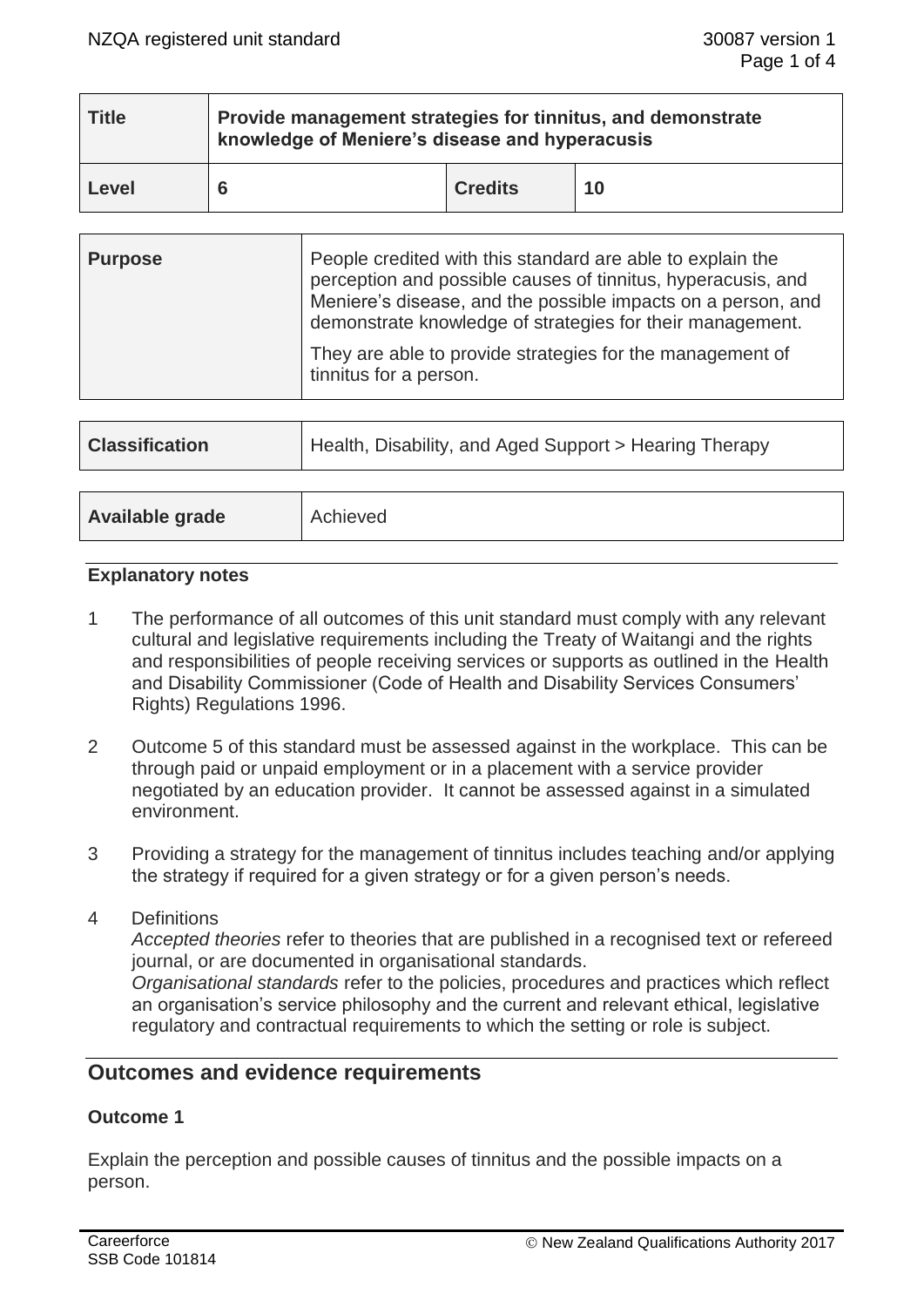## **Evidence requirements**

1.1 The perception of tinnitus is explained in terms of accepted theories of brain function.

> Range may include but is not limited to – process of habituation, process of attention, sensitisation, centres of awareness of sound in the brain; explanation of three theories is required.

1.2 Possible causes or exacerbators of tinnitus are explained in terms of accepted theories.

- Range may include but is not limited to wax occlusion, stress, diet, noise, hyperacusis, head injury, medical conditions including Menière's disease, medication, temporal mandibular jaw dysfunction; explanation of four possible causes or exacerbators is required.
- 1.3 Possible impacts of tinnitus are described in terms of accepted theories.
	- Range possible impacts may include psychological impact; impact on communication, function, activities, participation, wellbeing; description of two possible impacts is required.

## **Outcome 2**

Explain the possible causes of Meniere's disease and the possible impact on a person.

### **Evidence requirements**

- 2.1 Possible causes of Meniere's disease are explained in terms of accepted theories.
	- Range theories may include but are not limited to  $-$  dysfunction of the semi-circular canals, allergies, viral infection, genetic predisposition, head trauma; explanation of three possible causes is required.
- 2.2 Possible impacts of Meniere's disease are described in terms of accepted theories.
	- Range possible impacts may include psychological impact; impact on communication, function, activities, participation, wellbeing; description of two possible impacts is required.

# **Outcome 3**

Explain the possible causes of hyperacusis and the possible impact on a person.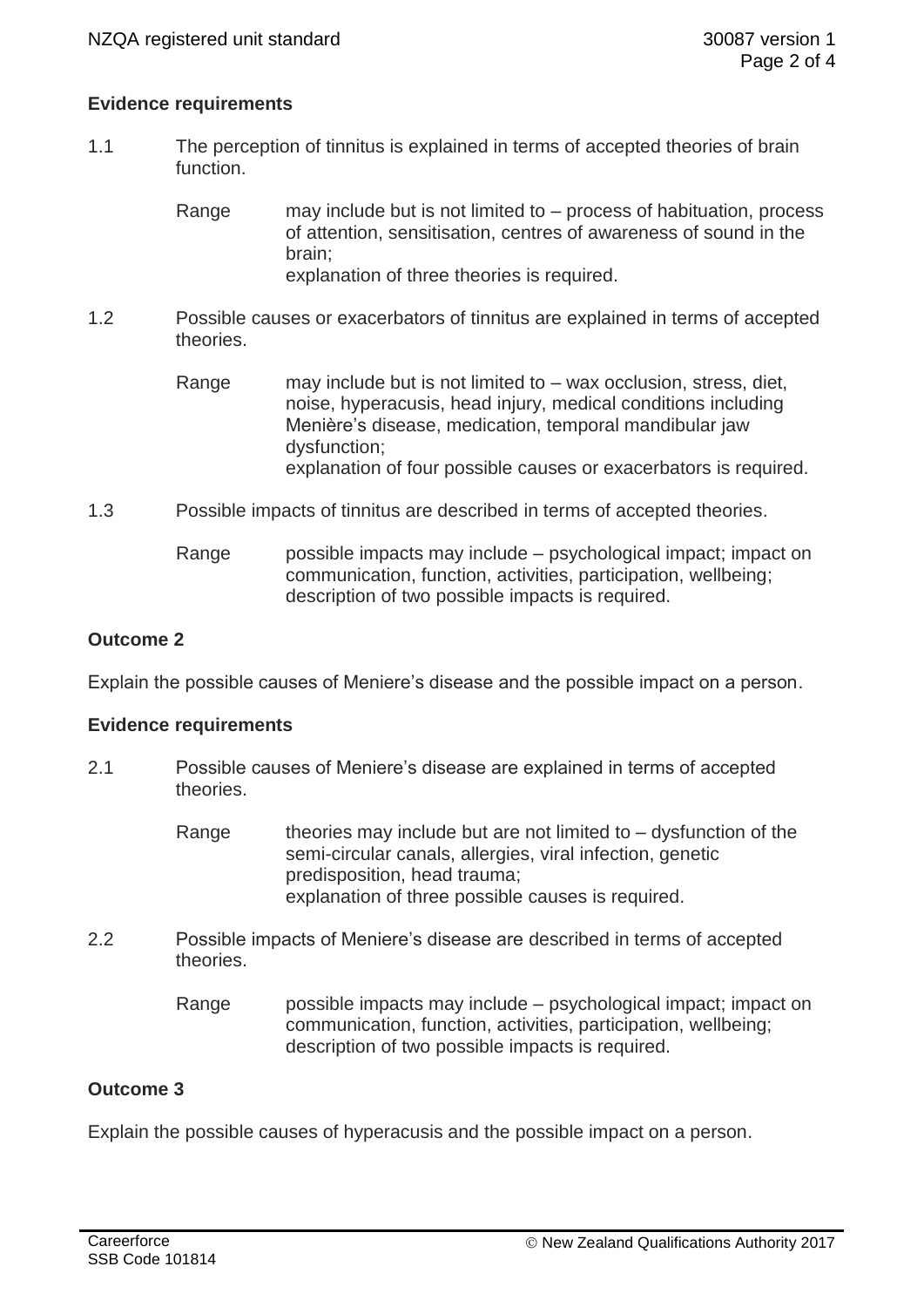## **Evidence requirements**

- 3.1 Possible causes of hyperacusis are explained in terms of accepted theories.
	- Range theories may include but are not limited to  $-$  auto-immune disorders, traumatic brain injury, metabolic disorders; explanation of two possible causes is required.
- 3.2 Possible impacts of hyperacusis are explained in terms of accepted theories.
	- Range possible impacts include psychological impact; impact on communication, function, activities, participation, wellbeing.

### **Outcome 4**

Demonstrate knowledge of strategies for the management of tinnitus, Meniere's disease and hyperacusis.

Range strategies may include but are not limited to – referral to relevant professional for medical assessment, informational counselling, relaxation techniques, stress management techniques, diet, cognitive behavioural therapy, retraining therapy, habituation, sound therapy, desensitisation, hearing assistive technology, alternative therapies; minimum of three strategies for each condition.

### **Evidence requirements**

4.1 Management strategies and their relevant application are explained in accordance with organisational standards.

### **Outcome 5**

Provide strategies for the management of tinnitus for a person.

Range strategies may include but are not limited to – referral to relevant professional for medical assessment, informational counselling, relaxation techniques, stress management techniques, dietary modification, cognitive behavioural therapy (CBT), retraining therapy, habituation, sound therapy, desensitisation, hearing assistive technology, alternative therapies; evidence of three strategies is required.

### **Evidence requirements**

- 5.1 Information on management strategies is provided in accordance with the person's assessed needs associated with their condition(s).
- 5.2 Management strategies provided are explained in terms of their underpinning theory.